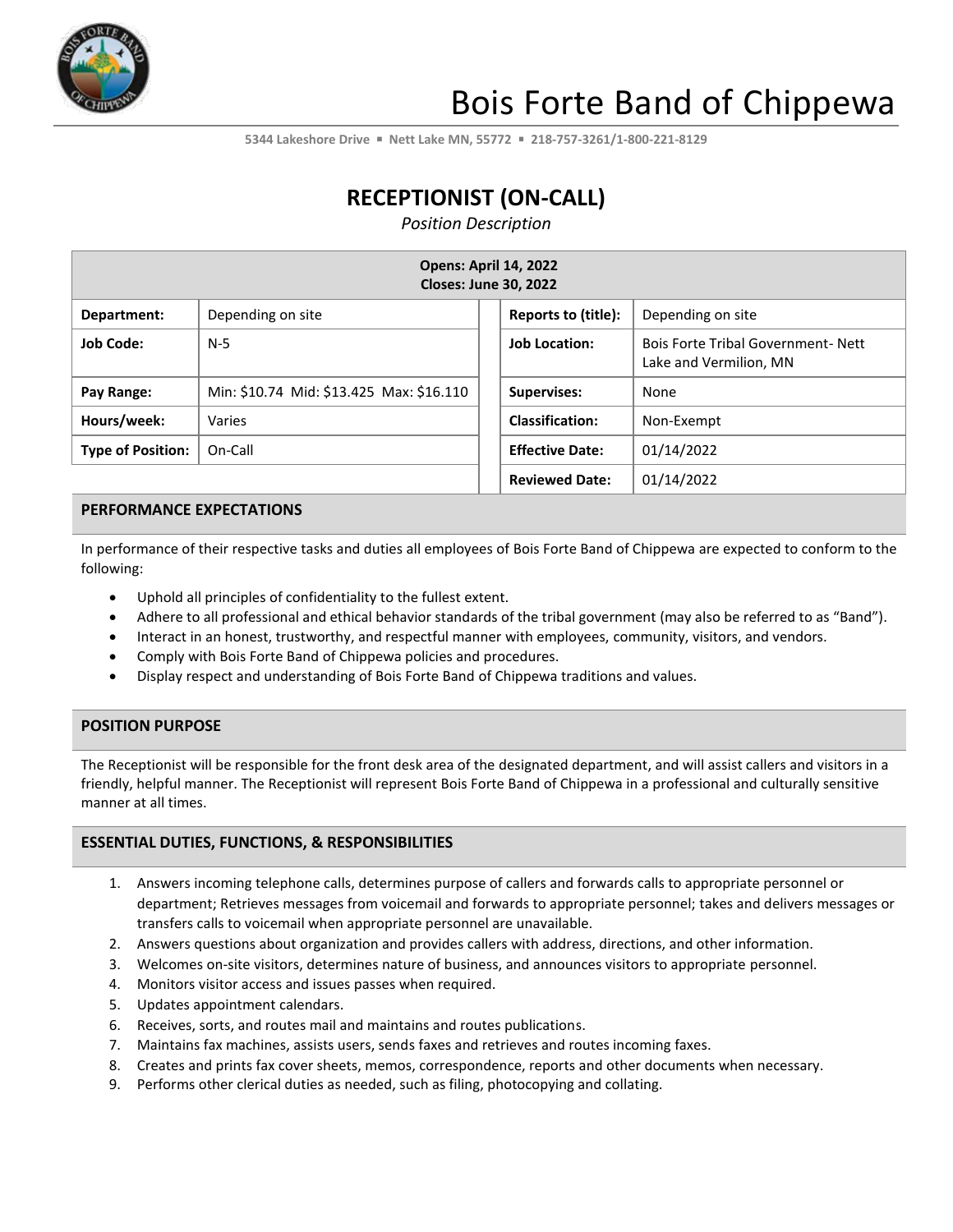### **RECEPTIONIST (ON-CALL)** Page 2

*Position Description*

#### **MINIMUM MANDATORY QUALIFICATIONS**

| Experience: |  |
|-------------|--|
|             |  |

Mandatory Knowledge, Skills, Abilities and Other Qualifications:

Three to twelve months related experience.

Education: • • High school diploma or GED.

- License/Certification: None.
	- Ability to strictly adhere to the Freedom of Information Act and the Privacy Act.
	- Ability to multi-task.
	- Ability to communicate with the public as a receptionist.
	- Customer oriented.
	- Basic operation of a workstation (turning on/off, knowledge of basic functions and components) and general office equipment.
	- Use/storage/maintenance of multiple usernames and passwords.
	- Computer-related problem-solving skills through the use of available trainings and help desk.
	- Knowledge of Microsoft Office Suite (Word, Excel, etc.), internet software and appropriate storage of electronic files.
	- Ability to perform other duties as assigned.
	- A record of satisfactory performance in all prior and current employment as evidenced by positive employment references from previous and current employers.

### **PREFERRED QUALIFICATIONS**

•

| <b>WORK ENVIRONMENT</b>  |                                                                                                                                                                                                                                                                                                                                                                                                                                                                                                                                                                                                                                                                                                                                               |  |  |
|--------------------------|-----------------------------------------------------------------------------------------------------------------------------------------------------------------------------------------------------------------------------------------------------------------------------------------------------------------------------------------------------------------------------------------------------------------------------------------------------------------------------------------------------------------------------------------------------------------------------------------------------------------------------------------------------------------------------------------------------------------------------------------------|--|--|
| Work Environment:        | The work environment characteristics described here are representative to those an employee<br>encounters while performing the primary functions of this job. Normal office conditions exist, and the<br>noise level in the work environment can vary from low to moderate. Limited overnight travel may be<br>required from time to time.                                                                                                                                                                                                                                                                                                                                                                                                    |  |  |
| <b>Physical Demands:</b> | The physical demands described here are representative of those that must be met by an employee to<br>successfully perform the primary functions of this job. While performing the duties of this job, the<br>employee may be required to frequently stand, walk, sit, bend, twist, talk, hear and perform repetitive<br>motions. There may be prolonged periods of sitting, keyboarding, reading, as well as driving or riding in<br>transport vehicles. The employee must occasionally lift and/or move up to 50 pounds. Specific vision<br>abilities required by this job include reading, distance, computer, and color vision. Talking and hearing<br>are essential to communicate with the community, visitors, employees, and vendors. |  |  |
| <b>Mental Demands:</b>   | There are a number of deadlines associated with this position. The employee must be able to handle<br>frequent interruptions and must also multi-task and interact with a wider variety of people on various<br>issues.                                                                                                                                                                                                                                                                                                                                                                                                                                                                                                                       |  |  |

**TRIBAL AND INDIAN PREFERENCE**

The Bois Forte Band of Chippewa has implemented a Tribal and Indian Preference in Employment Policy. Pursuant to this Policy, applicants who possess the knowledge, skills, and abilities required by this position, and who are enrolled members of the Bois Forte Band of Chippewa Tribe will be given primary preference in hiring and employment for this position. Members of other federally-recognized Indian tribes will be given secondary preference for hiring and employment after providing proof of tribal membership. Tribal and Indian preference is integrated into the interview and scoring process for candidates for job positions.